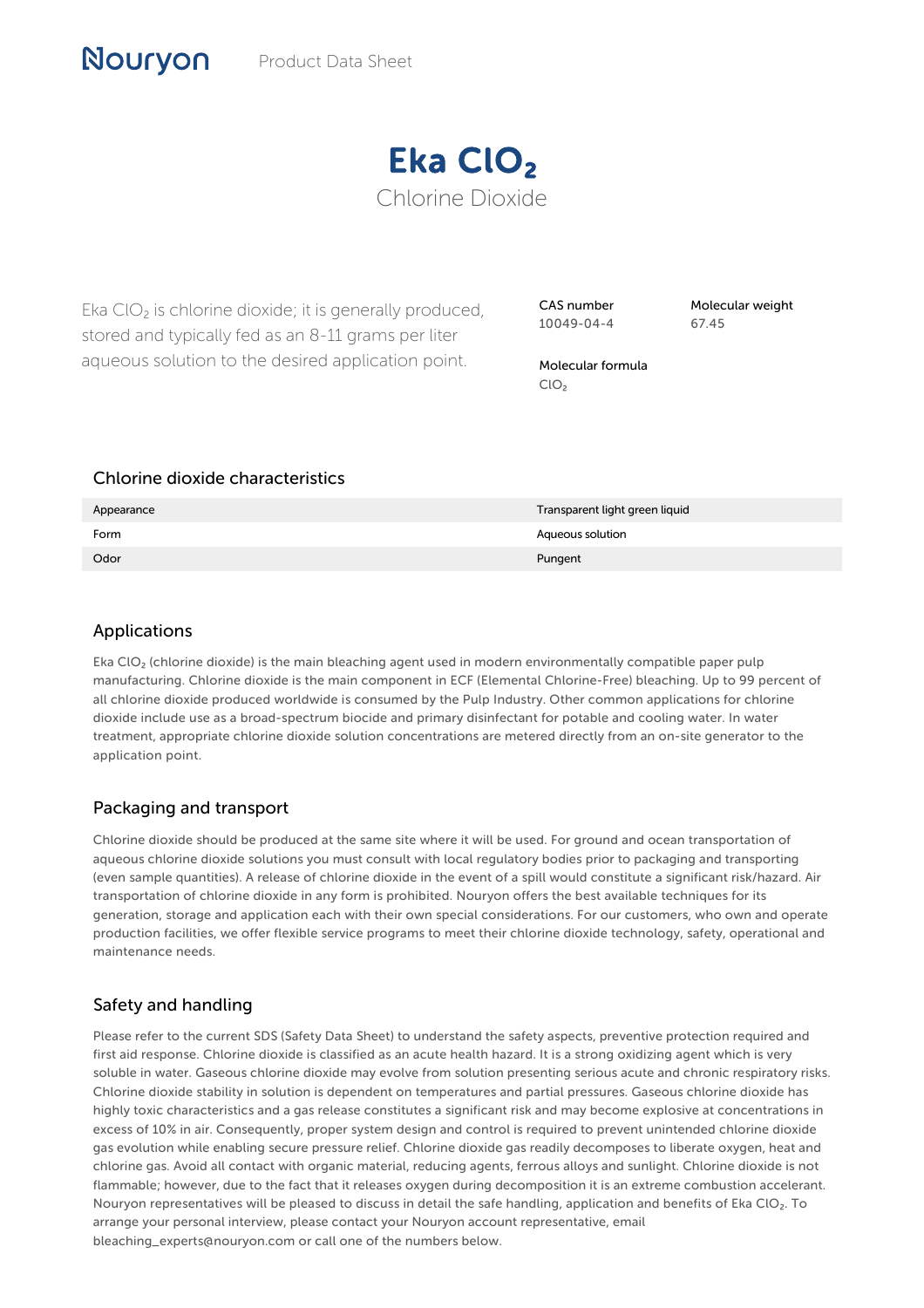# Mandatory protective equipment

Because chlorine dioxide is an extreme respiratory irritant and powerful oxidizer it should never come in contact with organic materials. Make sure, as a minimum, all personnel handling chlorine dioxide are provided with, and required to wear, the following items:

| Measure 1 | Approved personal escape respirator           |
|-----------|-----------------------------------------------|
| Measure 2 | Nitrile or Neoprene gloves and boots          |
| Measure 3 | Full face mask respirator with ABEK P3 filter |
| Measure 4 | Site required personal protective equipment   |

#### Additional information

Eka ClO₂ production at all Nouryon owned and operated sites is in accordance with certified management systems. To receive a copy of the current certificate(s) contact your Nouryon representative. Nouryon representatives will be pleased to discuss in detail the safe handling, application and benefits of Eka ClO<sub>2</sub>. To arrange your personal interview, please contact your Nouryon account representative, email bleaching\_experts@nouryon.com or call one of the numbers below.